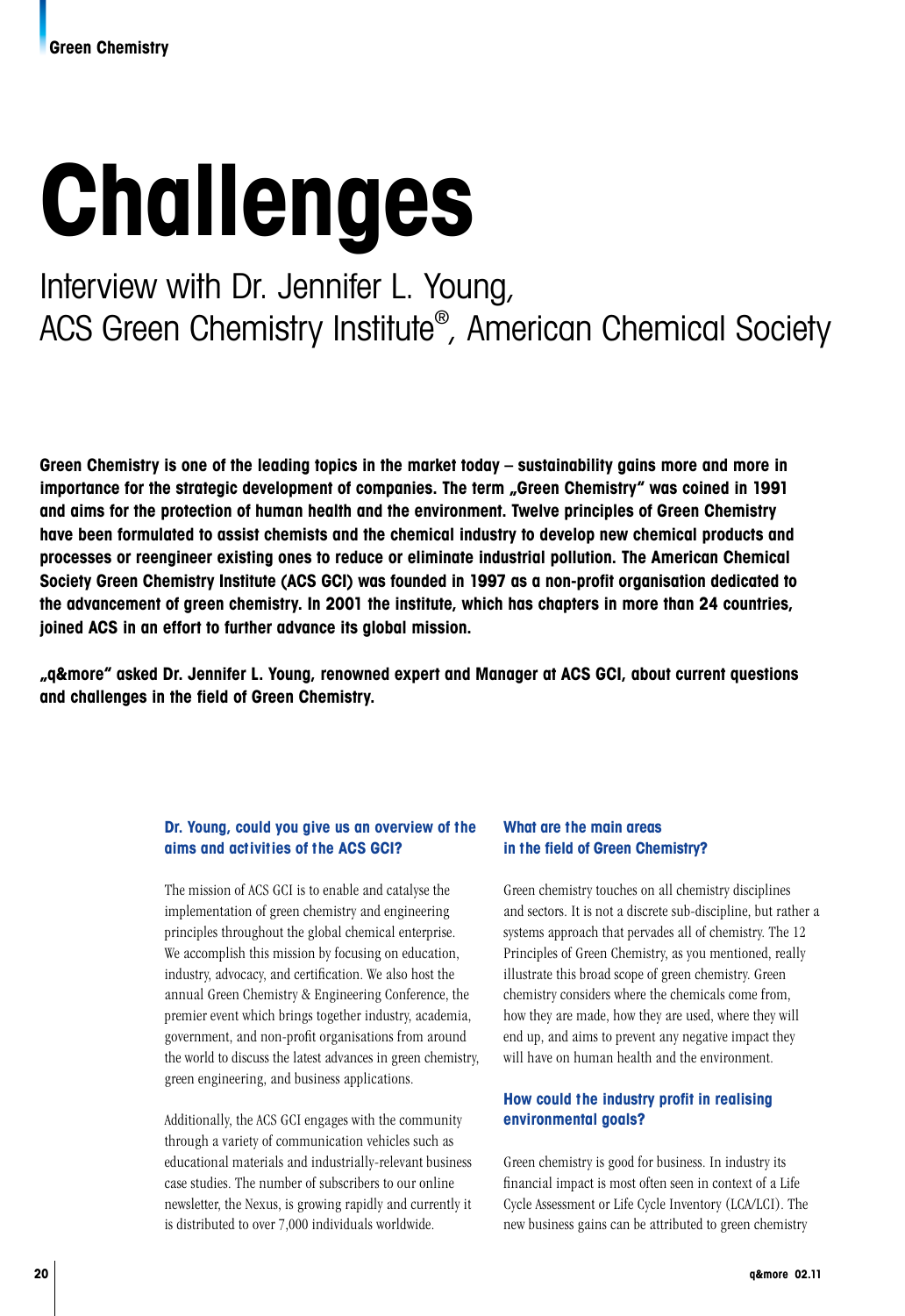

**Prof. Paul Anastas** during his Keynote Address at this year's 15th Annual Green Chemistry & Engineering Conference and 5th International Conference on Green and Sustainable Chemistry in Washington, DC. Paul Anastas of Yale University is regarded one of the "fathers" of the original 12 principles of Green Chemistry and Green Engineering.



**Dr. Jennifer L. Young** is Manager at ACS GCI. Her work has focused on building green chemistry information databases, managing awards and grants programs, promoting through communication and outreach, and producing educational materials. Prior to joining ACS GCI in 2004, she held an industrial polymer research position at DuPont in the Ink Jet business. Her research involved synthesising and studying new waterborne polymeric dispersant and binder technologies for inkjet inks. Jennifer earned a Ph.D. in polymer/organic chemistry in 2000 from the University of North Carolina at Chapel Hill by investigating polymerisations in supercritical carbon dioxide under the direction of Joseph DeSimone.

when you add up the cost savings of preventing waste and pollution, reducing the inherent hazard of their chemicals and processes, and increasing safety. Green chemistry has also proved to reduce energy consumption (and attendant greenhouse gases), improve process efficiency, and in some case eliminate the use of materials and solvents. To succeed in the market-place, the green product must perform at least as well as, if not better than, the other products that it is competing against, and have acceptable economics. Consumers are also willing to make a trade off and many companies will find they can charge a premium for their green products. The recently released Pike Research report estimates the global green chemical industry will hit \$100 billion by 2020. The forecast growth is exponential and it is all driven by the economic benefits.

#### **Could you give us some examples for a successful industrial implementation? Are there milestones in the history of Green Chemistry?**

Since 1996, 82 Presidential Green Chemistry Challenge Awards (PGCCA) have been awarded to companies, small businesses, and professors who have demonstrated innovative chemical technologies that prevent pollution and have broad applicability in industry. These are excellent examples of successful industrial implementation. For every award given there are typically 20 applications per category and this award has been duplicated in a number of other countries. The 2011 PGCCA winners included:

- Greener Synthetic Pathways Award: Genomatica for "Production of Basic Chemicals from Renewable Feedstocks at Lower Cost".
- Greener Reaction Conditions Award: Kraton Performance Polymers, Inc. for "NEXAR<sup>™</sup> Polymer Membrane Technology".
- Designing Greener Chemicals Award: The Sherwin-Williams Company for "Water-based Acrylic Alkyd Technology".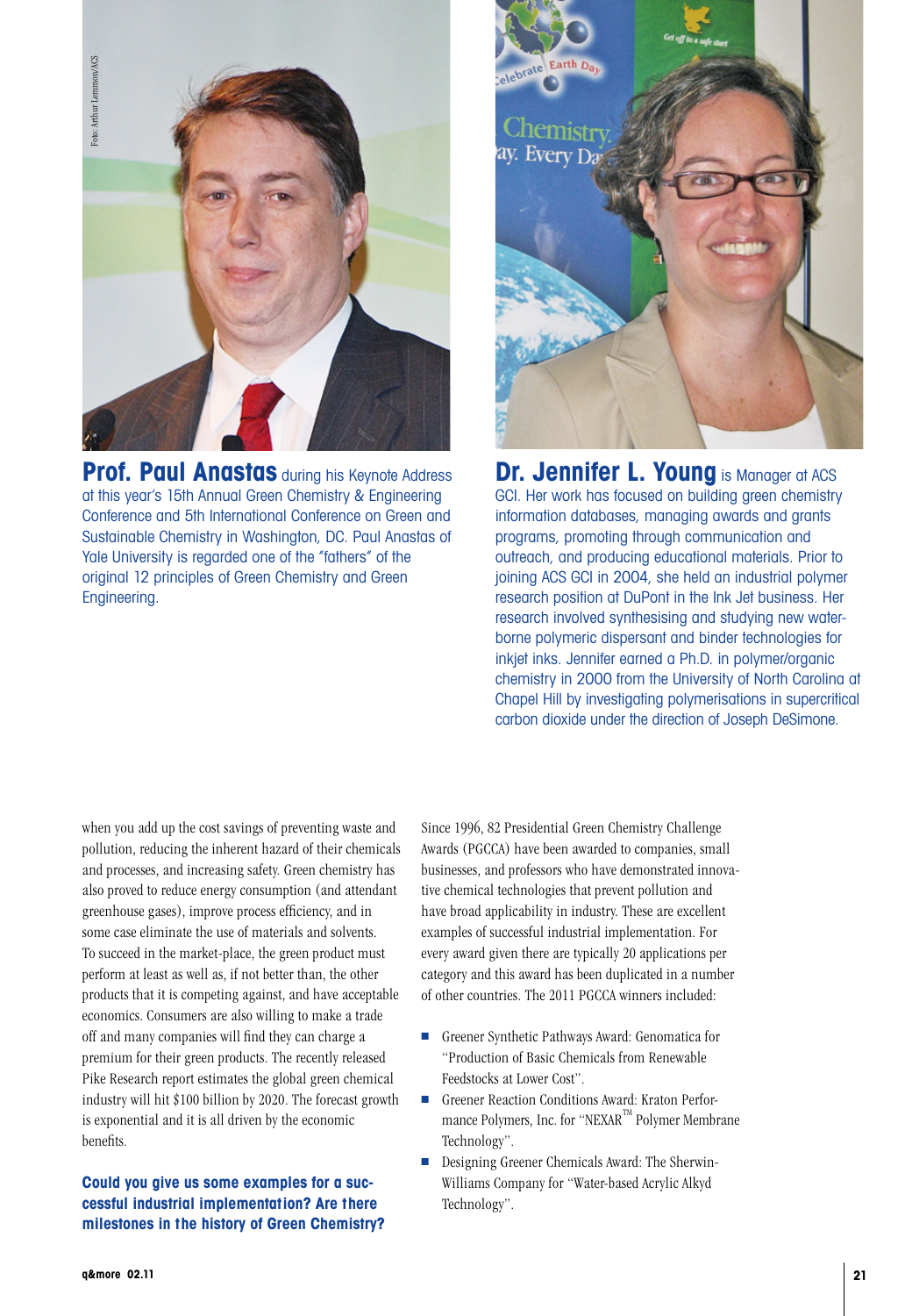- Small Business Award: BioAmber, Inc. for "Integrated" Production and Downstream Applications of Bio-based Succinic Acid".
- Academic Award: Professor Bruce H. Lipshutz, University of California, Santa Barbara for "Towards Ending Our Dependence on Organic Solvents".

And I think interest from industry in green chemistry has exponentially grown in the past few years. For example, ACS GCI started the Pharmaceutical Roundtable in 2005 with 3 member companies. Today, this roundtable has 17 member companies, and additionally ACS GCI has a Formulator's Roundtable and Chemical Manufacturer's Roundtable that combined engage another 21 member companies.

The world faces many challenges in the 21st century. At ACS GCI we believe green chemistry is the key to meeting those challenges while creating a sustainable future.

#### **Green chemistry is a fundamental sciencebased approach. What is the role of research and development?**

Green chemistry is best incorporated at the earliest stages of research, and fundamental research is certainly important, such as discovering new types of chemical reactions that are atom economical and non-hazardous.

But green chemistry is also important at all stages of research and development, and through to commercialisation. To give an example, consider the pharmaceutical industry. It would be ideal if green chemistry is incorporated in the medicinal chemistry stage, where the initial routes to the target drug molecules are discovered. But in reality, a lot of the green chemistry progress is made in the research and development stages, and particularly in the process scale-up stages before reaching commercialisation.

#### **The application of Green Chemistry to analysis has been gaining attention in the last few years within academic research and industrial applications. What are the main subjects of Green Analytical Chemistry?**

Looking at the 12 Principles of Green Chemistry, several are particularly relevant to analytical chemistry. In general terms, green analytical chemistry means preventing waste, using chemicals and solvents that are less hazardous or that are even recoverable, and conserving energy. Many aspects of an analytical method affect the "greenness" of a method, including sample preparation, any reagents or solvents used to prepare the sample for analysis (such as for derivatisation, digestion, preservation, extraction, mobile phase, etc.), the measurement/ detection, and the amount and hazard of the waste that is generated. Green chemistry can be applied to each of



**The recipients of the Kenneth G. Hancock Memorial Student Award.** (Left to right): Nancy Jackson (President, ACS), Swapnil Jadhav (Hancock Award recipient, The City College of New York), Huan Cong (Hancock Award recipient, Boston University), and Madeleine Jacobs (Executive Director, ACS).